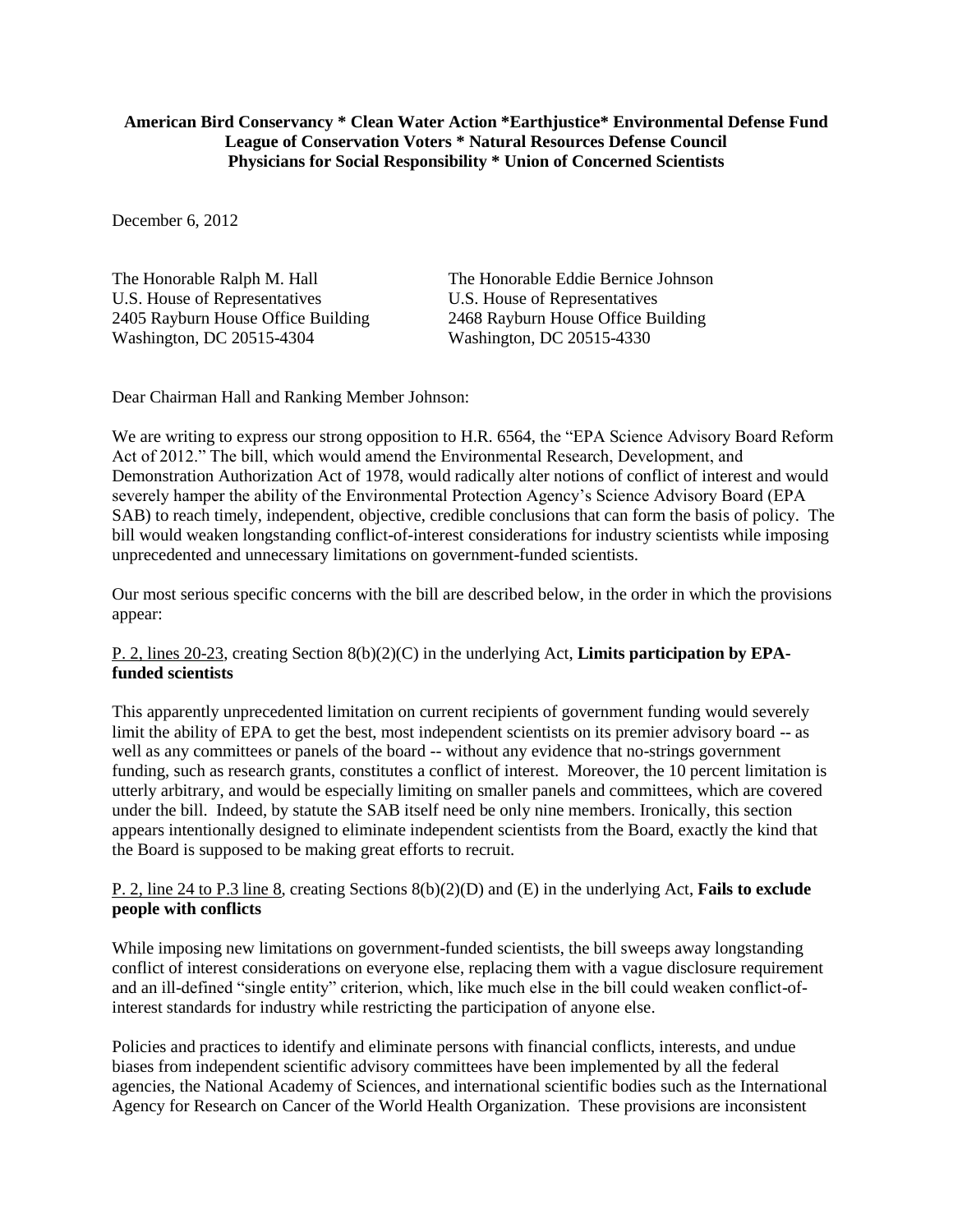with a set of nearly universally accepted scientific principles to eliminate or limit financial conflicts. Following these principles is the way agencies, the public, and Congress should ensure their scientific advice is credible and independent.

P. 3, lines 9-11, creating a Section 8(b)(2)(F) in the underlying Act, **Intentionally creates committees of non-experts**

This language will impede high-quality scientific review. If the SAB is to be made up of experts, their own work may be relevant to a question under review. That work will often be one of dozens if not hundreds of relevant studies. This language would result in committees of non-experts lacking first-hand in-depth technical knowledge of the topic under discussion.

P.4, lines 14-15, Section 2(b)(1), **Expands the scope of the SAB's work, and increases the burden** This provision broadens the scope of the SAB's work to include risk or hazard assessments proposed by the agency, a dramatic and unnecessary expansion. The expansion would increase the burden on the SAB and slow the Board's ability to complete review of the criteria documents, regulations and other matters that are within the Board's current scope of work.

#### P. 6, lines 10-16, creating a Section 8(h)(4) in the underlying Act, **Ensures endless delay, burden and red tape under the guise of "transparency"**

This provision would give industry unlimited time to present its arguments to the SAB. Industry representatives already dominate proceedings because of their greater numbers and resources. In addition, the requirement for the SAB to respond in writing to public comments is open-ended and would tie down the SAB with needless and burdensome process. It also misconstrues the nature of both the SAB's role and the role of public comment in the SAB process. The role of the SAB is to provide its expert advice to the Agency. The role of the public comments during this phase is to provide informative input to the SAB as it deliberates, but the final product of the SAB deliberation is advice from the panel members, not an Agency proposal or decision that requires response to public comment. Members of the public, including stakeholders, have multiple opportunities to provide input directly to the Agency.

In short, H.R. 6564 would encourage industry conflicts in the review of scientific materials while impeding the agency's ability to draw on independent experts. It would also pile new and burdensome requirements on the Board, severely hampering its work and effectiveness. The result would be to further stall and undermine important public health, safety and environmental measures.

We urge you to abandon any efforts to advance this counter-productive bill. We would be happy to discuss our concerns with you further.

Sincerely,

Frances Beinecke President **Natural Resources Defense Council**

George Fenwick President **American Bird Conservancy** 

Gene Karpinski President